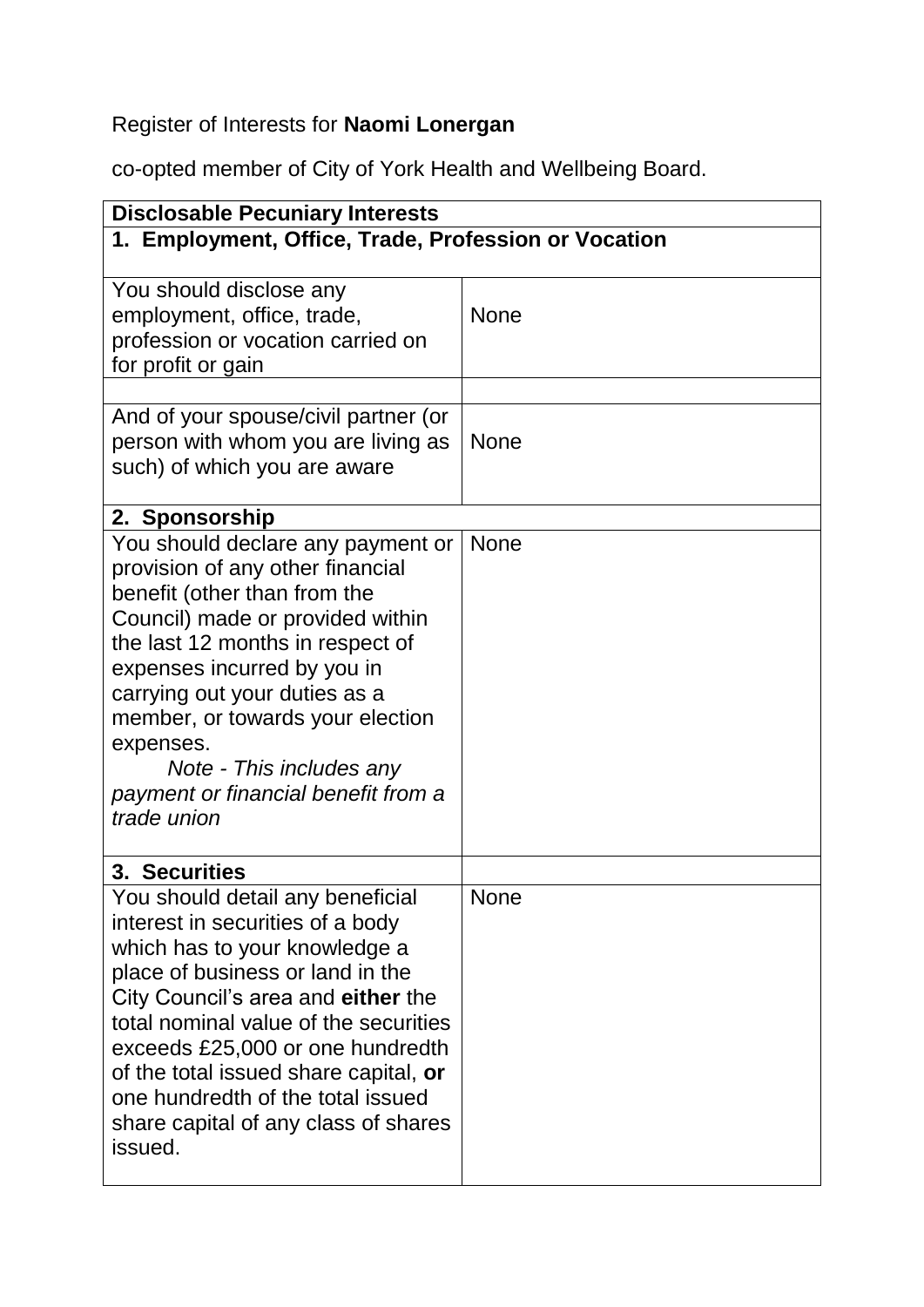| "Securities" does not include<br>building society accounts but<br>includes securities of all other<br>descriptions such as shares,<br>debentures, stock, loan stock and<br>units of a collective investment<br>scheme                                                                                                                                                                                                                                       |             |  |
|-------------------------------------------------------------------------------------------------------------------------------------------------------------------------------------------------------------------------------------------------------------------------------------------------------------------------------------------------------------------------------------------------------------------------------------------------------------|-------------|--|
| And of your spouse/civil partner (or                                                                                                                                                                                                                                                                                                                                                                                                                        | <b>None</b> |  |
| person with whom you are living as<br>such) of which you are aware                                                                                                                                                                                                                                                                                                                                                                                          |             |  |
| 4. Contracts                                                                                                                                                                                                                                                                                                                                                                                                                                                |             |  |
| You should detail any current<br>undischarged contract made<br>between you, or a body in which<br>you have a beneficial interest, and<br>the Council under which goods or<br>services are to be provided or<br>works are to be executed<br>You have a beneficial interest in a<br>body which is a firm in which you<br>are a partner or a body corporate<br>of which you are a director, or in<br>the securities of which you have a<br>beneficial interest | <b>None</b> |  |
| And of your spouse/civil partner (or<br>person with whom you are living as<br>such) of which you are aware                                                                                                                                                                                                                                                                                                                                                  | <b>None</b> |  |
| 5. Land, Licences and Corporate Tenancies                                                                                                                                                                                                                                                                                                                                                                                                                   |             |  |
| Land<br>You should detail any beneficial<br>interest in land within the Council<br>area (including any easement, or<br>right in or over land which does not<br>carry the right to occupy or receive<br>income).                                                                                                                                                                                                                                             | <b>None</b> |  |